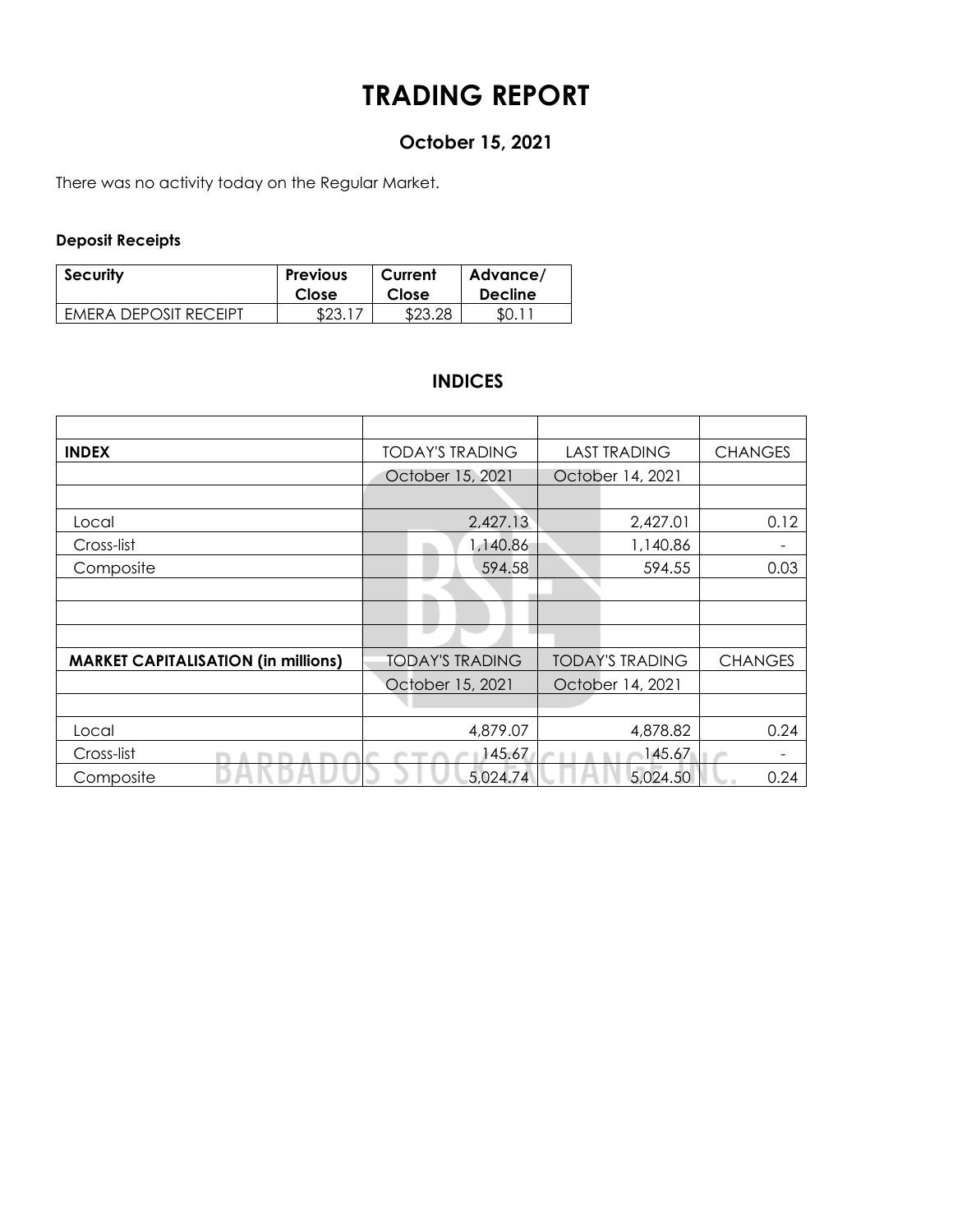### **MUTUAL FUNDS**

| October 15, 2021 |                                                                                          |   |            |              |            |                             |  |  |  |  |
|------------------|------------------------------------------------------------------------------------------|---|------------|--------------|------------|-----------------------------|--|--|--|--|
| <b>ENDED</b>     | <b>NAME OF FUND</b>                                                                      |   | <b>NAV</b> | <b>OFFER</b> | <b>BID</b> | <b>NAV</b><br><b>CHANGE</b> |  |  |  |  |
| 8-Oct-21         | REPUBLIC CAPITAL GROWTH FUND                                                             | W | .3298      |              |            | 0.0089                      |  |  |  |  |
| 8-Oct-21         | REPUBLIC INCOME FUND                                                                     | W | 1.2730     |              |            | $-0.0014$                   |  |  |  |  |
| 8-Oct-21         | REPUBLIC PROPERTY FUND                                                                   | W | 0.6712     |              |            | $-0.0007$                   |  |  |  |  |
| 8-Oct-21         | FORTRESS CARIBBEAN GROWTH FUND                                                           | W | 7.1656     | 7.1656       | 7.1656     | 0.0307                      |  |  |  |  |
| 8-Oct-21         | FORTRESS HIGH INTEREST FUND - ACC.                                                       | W | 2.1196     |              |            | $-0.0018$                   |  |  |  |  |
| 8-Oct-21         | FORTRESS HIGH INTEREST FUND - DIST.                                                      | W | 1.0120     |              |            | $-0.0009$                   |  |  |  |  |
| 30-Sep-21        | ROYAL FIDELITY SELECT BALANCED FUND                                                      | m | 5.9318     | 5.9318       | 5.8132     | $-0.0641$                   |  |  |  |  |
| 30-Sep-21        | ROYAL FIDELITY STRATEGIC GROWTH FUND                                                     | m | 1.1266     | 1.1266       | 1.1041     | $-0.0324$                   |  |  |  |  |
| 30-Sep-21        | ROYAL FIDELITY PREMIUM INCOME FUND                                                       | m | .6826      | .6826        | 1.6489     | $-0.0089$                   |  |  |  |  |
| $24-Sep-21$      | SAGICOR GLOBAL BALANCED FUND                                                             | W | 2.90       |              |            | $-0.01$                     |  |  |  |  |
| 24-Sep-21        | SAGICOR SELECT GROWTH FUND                                                               | W | 1.81       |              |            | 0.00                        |  |  |  |  |
| $24-Sep-21$      | SAGICOR PREFERRED INCOME FUND*                                                           | W | 0.98       |              |            | 0.00                        |  |  |  |  |
|                  | * Indicates the Fund is currently ex-div   ^ Indicates the Fund values have been revised |   |            |              |            |                             |  |  |  |  |

NOTES: QUOTATIONS AND NET ASSET VALUE PER SHARE ARE SUPPLIED BY THE FUND MANAGEMENT. THE OFFERING PRICE INCLUDES NET ASSET VALUE PLUS ENTRY COSTS.

 $m =$  monthly valuation,  $q =$  quarterly valuation,  $w =$  weekly

# **BARBADOS STOCK EXCHANGE INC.**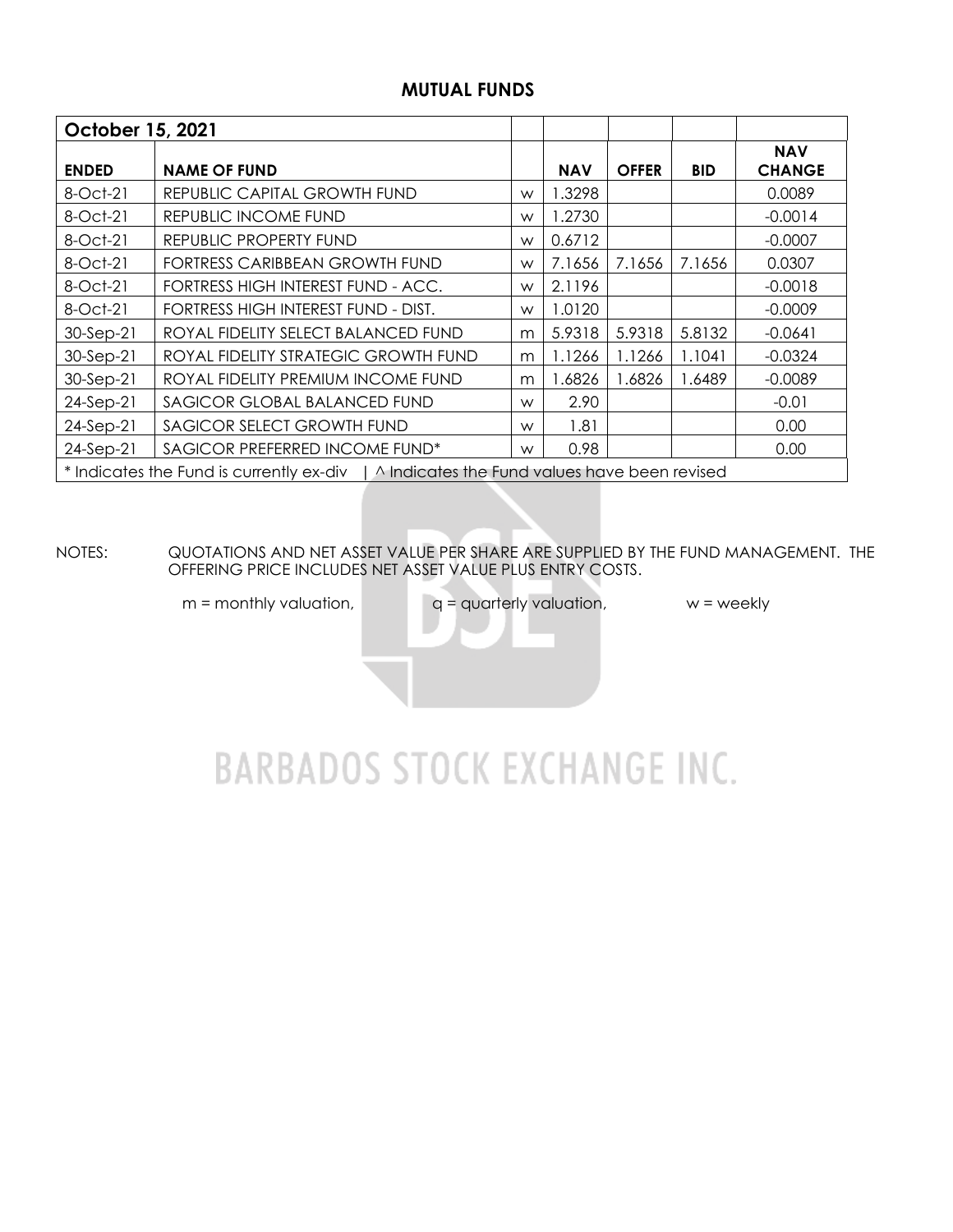#### **NEWS \*\*\*\*\*\*\*\*\*\*\*\*\*\*\*\*\*\*\*\*\*\*\*\*\*\*\*\*\*\*\*\*\***

#### **DIVIDEND NOTICES**

**Emera Deposit Receipt** – Directors have declared a cash dividend of sixty-six point two five (CDN \$0.6625) cents per common share to be paid on **November 15, 2021** to Shareholders on record at close of business on **November 1, 2021**. Registered holders of depositary receipts ("Depositary Receipts") issued pursuant to Section 4.1 of the Amended and Restated Deposit Agreement dated February 2nd, 2016 among Emera, the Barbados Central Securities Depository Inc. and registered and beneficial holders of depositary receipts from time to time, are entitled to receive, in proportion to the number of Depositary Receipts held by them, respectively, a distribution in the amount of any cash received by the Barbados Central Securities Depository Inc. (net of any applicable withholding taxes) in connection with the Dividend (the "Distribution").

#### **BSE NOTICES**

#### **COVID-19 PROCEDURAL UPDATE**

Effective **April 19th, 2021**, the offices of the Barbados Stock Exchange Inc. (BSE) and the Barbados Central Securities Depository Inc. (BCSDI) have reopened. Our office hours are **Monday** to **Friday** from **8:00 a.m.** to **4:00 p.m.**

Kindly note that mandatory digital temperature checks and hand sanitizing for all persons entering the building will be enforced. These checks will be conducted on both staff and clients alike by trained personnel. While we acknowledge that every person with fever may not be COVID-19 positive and that some individuals may present without symptoms, please note that any person with a temperature reading of 100˚ F (37.8˚ C) or over will be denied entry to conduct business within our offices.

We wish to thank you in advance for your understanding, however, we must emphasize that this is a necessary step for the protection of staff and clients alike.

#### **TRADING SUSPENSION**

The **Barbados Stock Exchange Inc. (BSE)** wishes to advise that due to non-compliance with **Section 4.01.3** and subject to **Section 3.01.5.(1)(b)** of the Rules of the Barbados Stock Exchange Inc. trading in the Common Shares of **Banks Holdings Limited** were suspended effective **December 10th, 2019**.

The **Barbados Stock Exchange Inc. (BSE)** wishes to advise that due to non-compliance with **Section 4.01.3** and subject to **Section 3.01.5.(1)(b)** of the Rules of the Barbados Stock Exchange Inc. trading in the Common Shares of **Barbados Dairy Industries Limited** were suspended effective **December 10th, 2019**.

The **Barbados Stock Exchange Inc. (BSE)** wishes to advise that to facilitate the closing of the Scheme of Arrangement effected by way of Section 99 of the Companies Act 1981 of Bermuda involving the transfer of all the issued and outstanding shares in **Sagicor Financial Corporation Limited** to **Alignvest Acquisition II**, it has suspended trading in the security **Sagicor Financial Corporation Limited**.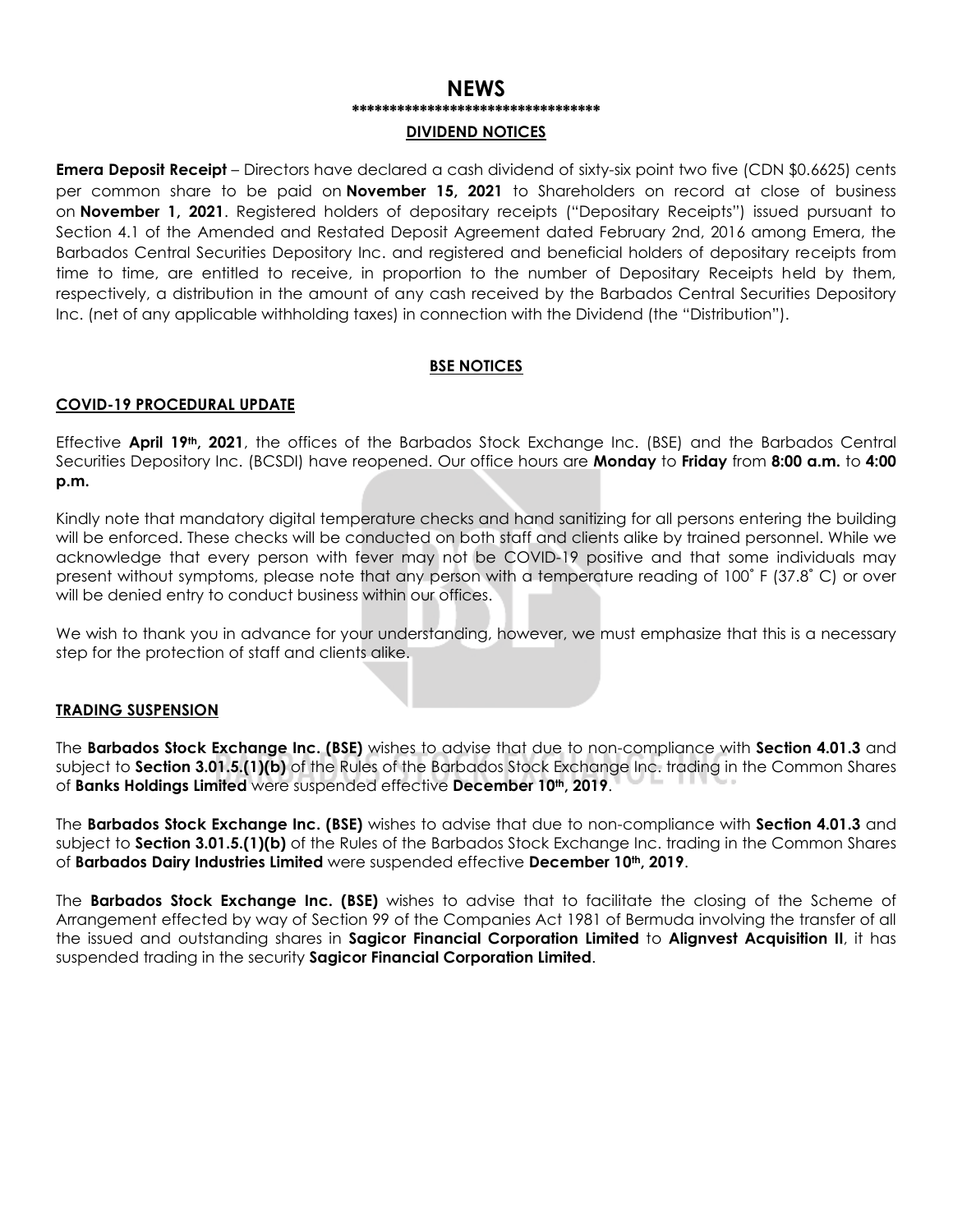| 8th Avenue Belleville, ST. MICHAEL. BARBADOS.<br>TEL:436-9871/72 FAX 429-8942 website: |                   |                                  |      |     |         | www.bse.com.bb |              |            |         |             |            |
|----------------------------------------------------------------------------------------|-------------------|----------------------------------|------|-----|---------|----------------|--------------|------------|---------|-------------|------------|
|                                                                                        |                   | <b>SHARE SUMMARY INFORMATION</b> |      |     |         |                |              |            |         |             |            |
|                                                                                        |                   | Friday October 15, 2021          |      |     |         |                |              |            |         |             |            |
|                                                                                        | <b>Last Trade</b> |                                  |      |     | Last    | Current        | <b>Price</b> | <b>Bid</b> | Ask     | <b>Bid</b>  |            |
| Company                                                                                | Date              | Volume                           | High | Low | Close   | Close          | Change       | Price      | Price   | <b>Size</b> | Ask Size   |
| ABV Investments Incorporated                                                           | 15-Sep-21         |                                  |      |     | \$0.30  | \$0.30         |              | \$0.02     | \$0.30  | 8,080       | 9,614      |
| <b>BICO Limited</b>                                                                    | 7-May-21          |                                  |      |     | \$3.11  | \$3.11         |              | \$3.10     |         | 70          |            |
| <b>Banks Holdings Limited -+</b>                                                       | $9-Dec-19$        |                                  |      |     | \$4.85  | \$4.85         |              | \$4.85     |         | 14,477      |            |
| <b>Barbados Dairy Industries Limited -+</b>                                            | $4$ -Oct-19       |                                  |      |     | \$3.00  | \$3.00         |              |            |         |             |            |
| <b>Barbados Farms Limited</b>                                                          | 8-Oct-21          |                                  |      |     | \$0.40  | \$0.40         |              | \$0.10     | \$0.68  | 50,000      | 1,600      |
| Cave Shepherd and Company Limited                                                      | 14-Oct-21         |                                  |      |     | \$4.20  | \$4.20         |              | \$4.20     | \$6.53  | 14          | 1,000      |
| FirstCaribbean International Bank                                                      | 12-Oct-21         |                                  |      |     | \$1.78  | \$1.78         |              |            | \$1.80  |             | 25,999     |
| Eppley Caribbean Property Fund SCC - Dev Fund                                          | $1-Oct-21$        |                                  |      |     | \$0.16  | \$0.16         |              | \$0.10     | \$0.16  | 10,000      | 1,009,908  |
| Eppley Caribbean Property Fund SCC - Value Fund                                        | 24-Aug-21         |                                  |      |     | \$0.56  | \$0.56         |              | \$0.55     | \$0.56  | 1,600       | 798,570    |
| Goddard Enterprises Limited                                                            | $1-Oct-21$        |                                  |      |     | \$2.08  | \$2.08         |              |            | \$2.08  |             | 56,156     |
| Insurance Corporation of Barbados Limited                                              | $21 - Jul - 21$   |                                  |      |     | \$1.78  | \$1.78         |              |            | \$1.78  |             | 1,600      |
| One Caribbean Media Limited                                                            | 30-Mar-21         | ш                                |      |     | \$2.20  | \$2.20         |              |            | \$2.20  |             | 2,501      |
| Sagicor Financial Corporation Pref 6.5%                                                | $23$ -Jun-16      |                                  |      |     | \$2.26  | \$2.26         |              |            |         |             |            |
| Sagicor Financial Corporation Limited -+                                               | 29-Nov-19         |                                  |      |     | \$2.80  | \$2.80         |              |            |         |             |            |
| West India Biscuit Company Limited                                                     | 8-Oct-21          |                                  |      |     | \$31.26 | \$31.26        |              | \$31.26    | \$40.00 | 100         | 850        |
| <b>Emera Deposit Receipt</b>                                                           | 14-Aug-20         |                                  |      |     | \$23.17 | \$23.28        | \$0.11       | \$20.75    |         | 10          |            |
| <b>TOTAL SHARES BOUGHT &amp; SOLD</b>                                                  |                   |                                  |      |     |         |                |              |            |         |             |            |
|                                                                                        |                   |                                  |      |     |         |                |              |            |         |             |            |
| <b>Junior Market</b>                                                                   |                   |                                  |      |     |         |                |              |            |         |             |            |
| <b>TOTAL SHARES BOUGHT &amp; SOLD</b>                                                  |                   |                                  |      |     |         | ۰              |              |            |         |             |            |
|                                                                                        |                   |                                  |      |     |         |                |              |            |         |             |            |
| <b>Fixed Income</b>                                                                    |                   |                                  |      |     |         |                |              |            |         |             |            |
| <b>GOB</b> Series B                                                                    | 17-Sep-21         |                                  |      |     | \$60.00 | \$60.00        | \$0.00       |            | \$60.00 |             | 333,167.00 |
| <b>GOB Series C</b>                                                                    |                   |                                  |      |     |         |                |              |            |         |             |            |
| <b>GOB</b> Series D                                                                    | 12-Nov-19         |                                  |      |     | \$50.00 | \$50.00        |              |            | \$50.00 |             | 18,281.49  |
| <b>GOB</b> Series F                                                                    | $6$ -Jul-21       |                                  |      |     | \$89.00 | \$89.00        |              |            | \$89.00 |             | 64,640.52  |
| <b>GOB</b> Series I                                                                    | 24-Mar-20         |                                  |      |     | \$65.00 | \$65.00        |              |            | \$70.00 |             | 19,617.00  |
| <b>TOTAL SHARES BOUGHT &amp; SOLD</b>                                                  |                   | ٠                                |      |     |         |                |              |            |         |             |            |
| $*$ = Security is Trading X-Div                                                        |                   |                                  |      |     |         |                |              |            |         |             |            |
| $*+*$ = Security is Suspended                                                          |                   |                                  |      |     |         |                |              |            |         |             |            |
| $**$ = Rights Issued                                                                   |                   |                                  |      |     |         |                |              |            |         |             |            |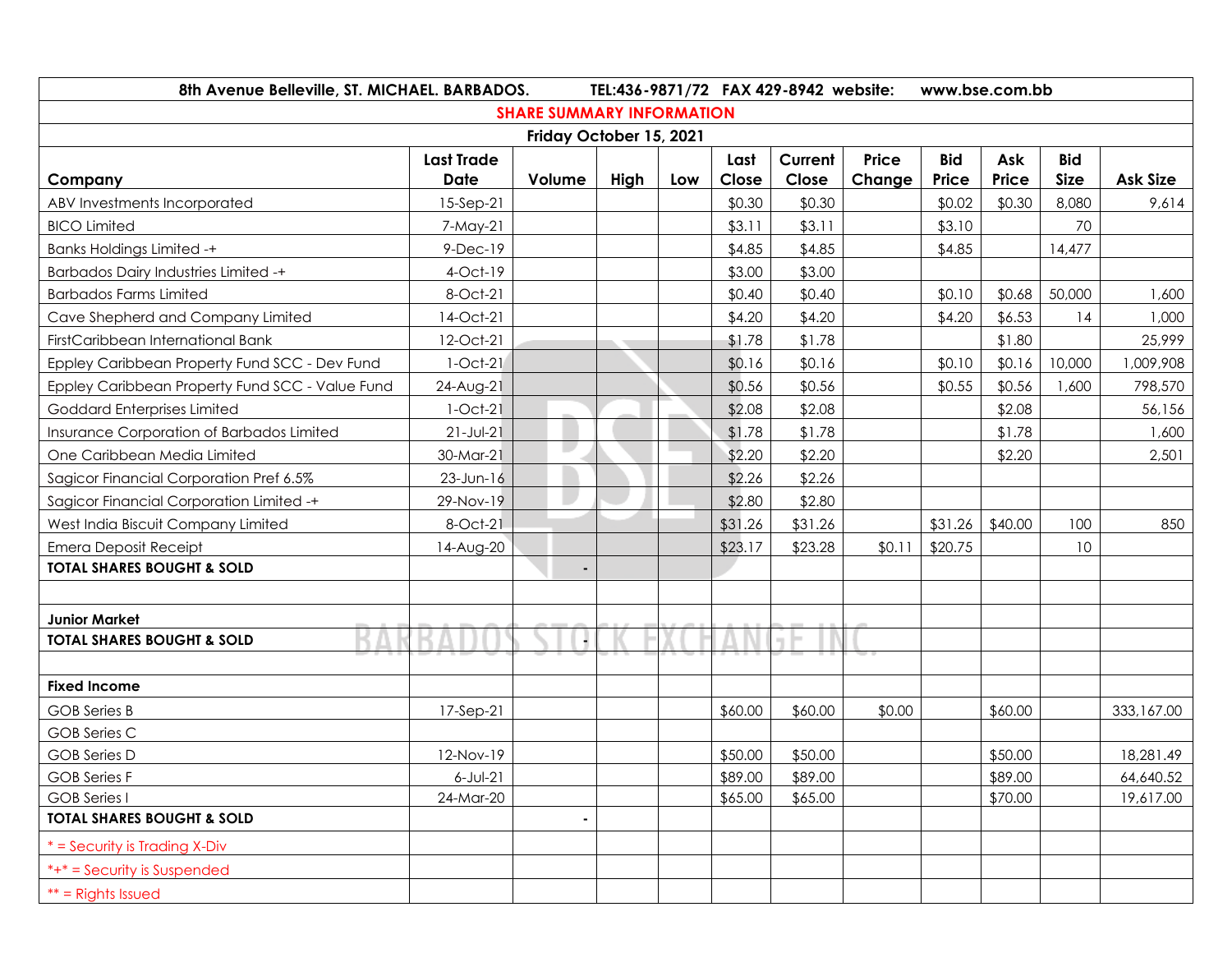| 8th Avenue Belleville, ST. MICHAEL. BARBADOS.                            |            |                   |                |      | TEL:436-9871/72 FAX 429-8942 website: |          | www.bse.com.bb |              |            |       |             |             |
|--------------------------------------------------------------------------|------------|-------------------|----------------|------|---------------------------------------|----------|----------------|--------------|------------|-------|-------------|-------------|
| <b>INTERNATIONAL SECURITIES MARKET (ISM) - SHARE SUMMARY INFORMATION</b> |            |                   |                |      |                                       |          |                |              |            |       |             |             |
| Friday October 15, 2021                                                  |            |                   |                |      |                                       |          |                |              |            |       |             |             |
|                                                                          |            | <b>Last Trade</b> |                |      |                                       | Last     | Current        | <b>Price</b> | <b>Bid</b> | Ask   | <b>Bid</b>  | Ask         |
| Company                                                                  | Cur        | <b>Date</b>       | Volume         | High | Low                                   | Close    | Close          | Change       | Price      | Price | <b>Size</b> | <b>Size</b> |
| Productive Business Solutions Limited - Pref 9.75%                       | <b>JMD</b> |                   |                |      |                                       | \$100.00 | \$100.00       |              |            |       |             |             |
| <b>Productive Business Solutions Limited</b>                             | <b>USD</b> |                   |                |      |                                       | \$0.55   | \$0.55         |              |            |       |             |             |
| Shri Karni Holdings Limited                                              | <b>USD</b> |                   |                |      |                                       | \$6.25   | \$6.25         |              |            |       |             |             |
| <b>TOTAL SHARES BOUGHT &amp; SOLD</b>                                    |            |                   |                |      |                                       |          |                |              |            |       |             |             |
|                                                                          |            |                   |                |      |                                       |          |                |              |            |       |             |             |
| <b>Fixed Income</b>                                                      |            |                   |                |      |                                       |          |                |              |            |       |             |             |
| Golden Acquisition                                                       | <b>GBP</b> | $\blacksquare$    |                |      |                                       |          | \$100.00       |              |            |       |             |             |
| <b>TOTAL SHARES BOUGHT &amp; SOLD</b>                                    |            |                   | $\blacksquare$ |      |                                       |          |                |              |            |       |             |             |



# **BARBADOS STOCK EXCHANGE INC.**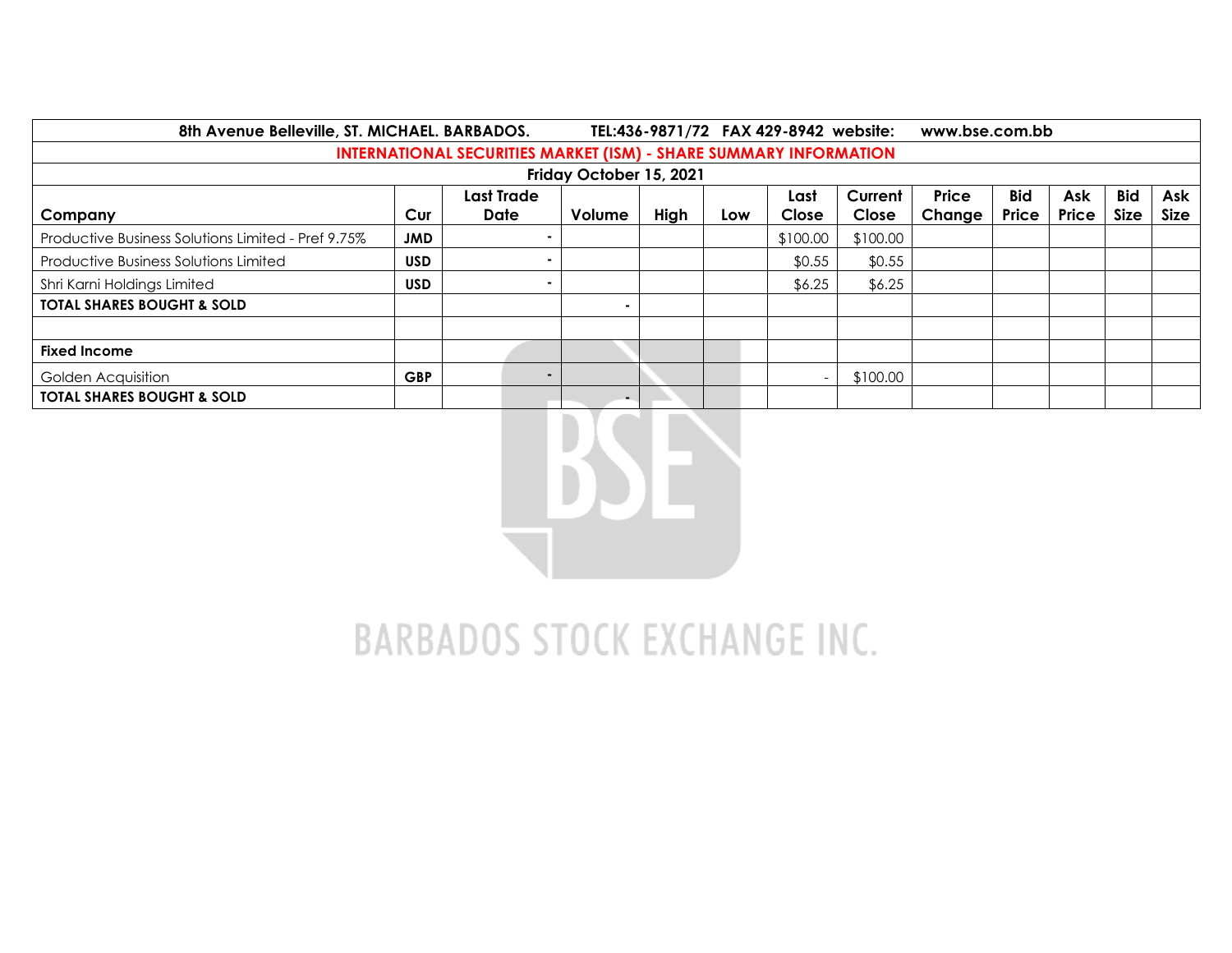## **Week in Review**

This week, the Regular Market traded a total volume of 2,211 shares. The two companies traded were Cave Shepherd and Company Limited with 1,200 and FirstCaribbean International Bank with 1,011 shares.

#### **Regular Market**

| Security                          | Volume |
|-----------------------------------|--------|
| CAVE SHEPHERD AND COMPANY LIMITED | .200   |
| FIRSTCARIBBEAN INTERNATIONAL BANK |        |

| <b>INDICES</b>                             |                  |                        |                     |          |                |
|--------------------------------------------|------------------|------------------------|---------------------|----------|----------------|
|                                            |                  | <b>TODAY'S TRADING</b> | <b>LAST TRADING</b> |          | <b>CHANGES</b> |
|                                            |                  | October 15, 2021       | October 8, 2021     |          |                |
|                                            |                  |                        |                     |          |                |
| Local                                      |                  | 2,427.13               |                     | 2,426.64 | 0.49           |
| Cross-list                                 |                  | 1,140.86               |                     | 1,140.86 | -              |
| Composite                                  |                  | 594.58                 |                     | 594.46   | 0.12           |
|                                            |                  |                        |                     |          |                |
|                                            |                  |                        |                     |          |                |
| <b>MARKET CAPITALISATION (in millions)</b> |                  |                        |                     |          |                |
|                                            |                  | <b>TODAY'S</b>         |                     |          |                |
|                                            |                  | <b>TRADING</b>         | <b>LAST TRADING</b> |          | <b>CHANGES</b> |
|                                            | October 15, 2021 |                        | October 8, 2021     |          |                |
|                                            |                  |                        |                     |          |                |
| Local                                      |                  | 4,879.07               |                     | 4,878.15 | 0.92           |
| Cross-list                                 |                  | 145.67                 |                     | 145.67   |                |
| Composite                                  |                  | 5,024.74               |                     | 5,023.82 | 0.92           |

**BARBADOS STOCK EXCHANGE INC.**